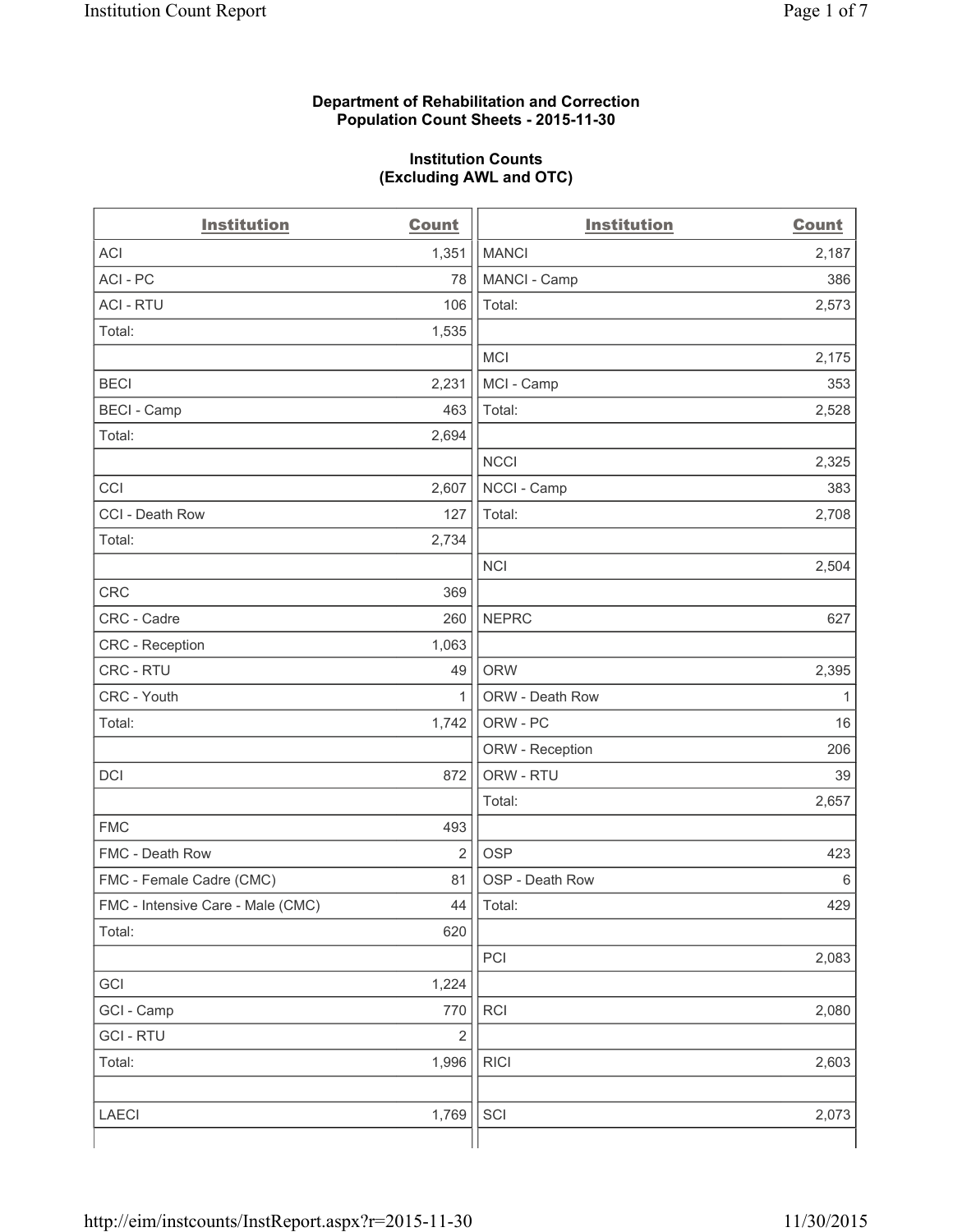| LECI                     | 2,315 | SOCF             |                          | 1,122  |
|--------------------------|-------|------------------|--------------------------|--------|
| LECI - Camp              | 187   | SOCF - RTU       |                          | 70     |
| Total:                   | 2,502 | Total:           |                          | 1,192  |
|                          |       |                  |                          |        |
| LOCI                     | 2,286 | <b>TCI</b>       |                          | 1,085  |
|                          |       | TCI - Camp       |                          | 433    |
| LORCI                    | 172   | Total:           |                          | 1,518  |
| LORCI - Cadre            | 136   |                  |                          |        |
| <b>LORCI - Reception</b> | 1,067 | <b>TOCI</b>      |                          | 955    |
| Total:                   | 1,375 | <b>TOCI - PC</b> |                          | 100    |
|                          |       | Total:           |                          | 1,055  |
| <b>MACI</b>              | 1,071 |                  |                          |        |
| MACI - Minimum           | 1,454 | <b>WCI</b>       |                          | 1,288  |
| Total:                   | 2,525 | <b>WCI-RTU</b>   |                          | 96     |
|                          |       | Total:           |                          | 1,384  |
|                          |       |                  |                          |        |
|                          |       |                  | <b>Total Population:</b> | 50,664 |

\* The Total Population includes 31 Offenders with Reason Codes 30 & 31. \*\* The Total Population includes 33 Offenders with Reason Code 0A.

# **Male Population by Security Level (Include AWL and Exclude OTC)**

| <b>Security Level</b>  |                   | <b>Body</b> | <b>AWL</b> | $(-OTC)$ | <b>Total</b> |
|------------------------|-------------------|-------------|------------|----------|--------------|
| Total Level 5          |                   | 100         |            |          | 100          |
| Total Level 4          |                   | 1,745       | 17         | 15       | 1,747        |
| Total Level 3          |                   | 11,628      | 133        | 109      | 11,652       |
| Total Level 2          |                   | 17,296      | 232        | 160      | 17,368       |
| Total Level 1          |                   | 15.434      | 146        | 84       | 15,496       |
| <b>Total Death Row</b> |                   | 137         | 2          | 2        | 137          |
|                        | <b>Total Male</b> | 46,340      | 531        | 371      | 46,500       |

## **Female Population by Institution (Include AWL and Exclude OTC)**

| $\frac{1}{2}$            |             |            |          |              |
|--------------------------|-------------|------------|----------|--------------|
| <b>Institution</b>       | <b>Body</b> | <b>AWL</b> | $(-OTC)$ | <b>Total</b> |
| <b>DCI</b>               | 872         | 5          |          | 874          |
| <b>FMC</b>               | 21          |            |          | 24           |
| FMC - Female Cadre (CMC) | 81          |            |          | 82           |
| <b>NEPRC</b>             | 627         | 12         |          | 632          |
| <b>ORW</b>               | 2,395       | 61         | 33       | 2,423        |
| ORW - Death Row          |             |            |          |              |
|                          |             |            |          |              |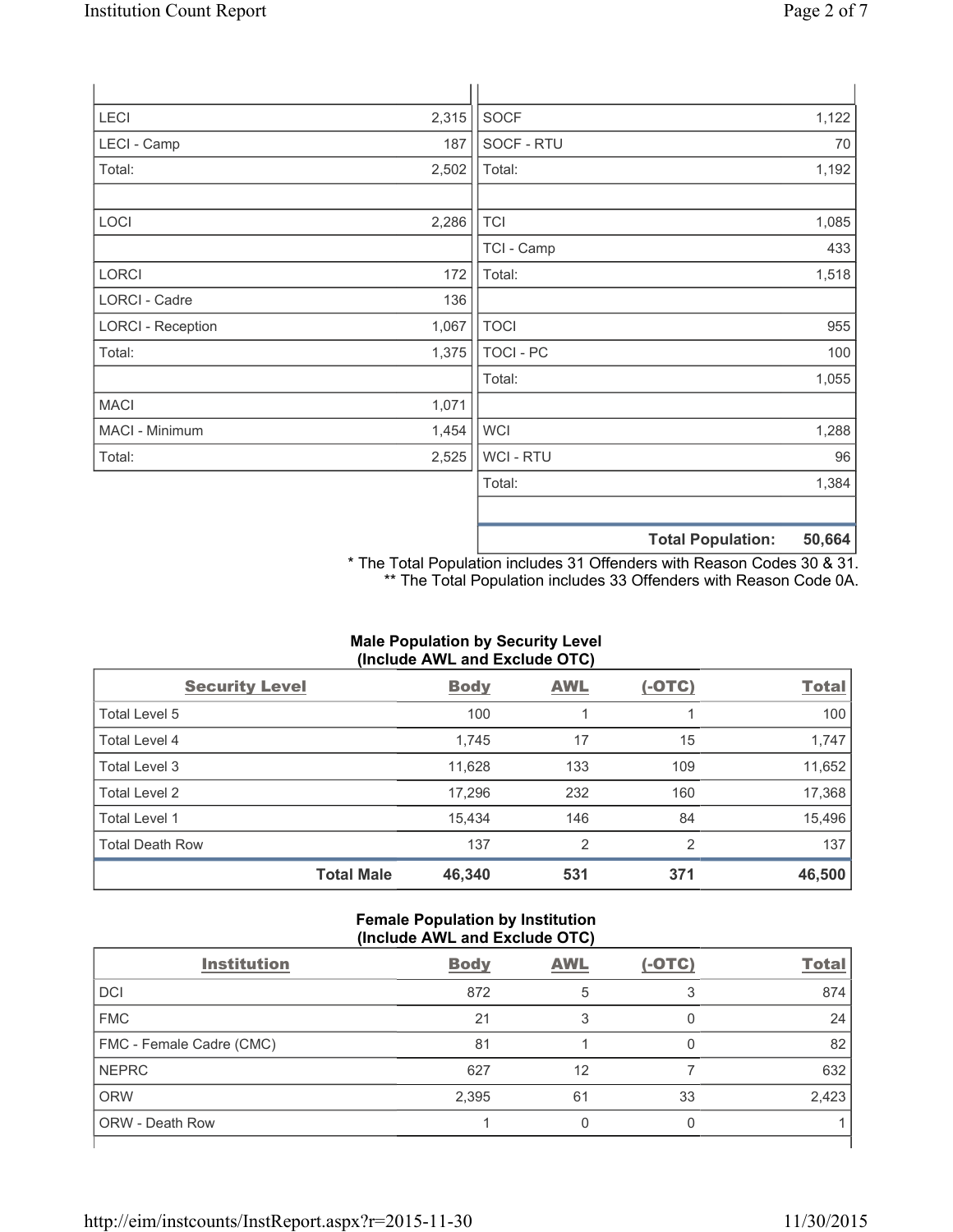| ORW - PC        |                          | 16     | 0   |     | 16     |
|-----------------|--------------------------|--------|-----|-----|--------|
| ORW - Reception |                          | 206    |     |     | 207    |
| ORW - RTU       |                          | 39     | 0   |     | 39     |
|                 | <b>Total Female</b>      | 4,258  | 83  | 43  | 4,298  |
|                 |                          |        |     |     |        |
|                 | <b>Total Population:</b> | 50,598 | 614 | 414 | 50,798 |

## **Male Population by Institution: Security Level 5 (Include AWL and Exclude OTC)**

| <b>Institution</b>   | <b>Body</b> | <b>AWL</b> | $(-OTC)$ | <b>Total</b> |
|----------------------|-------------|------------|----------|--------------|
| <b>LORCI</b>         |             |            |          |              |
| <b>OSP</b>           | 99          |            |          | 99           |
| <b>Total Level 5</b> | 100         |            |          | 100          |

# **Male Population by Institution: Security Level 4 (Include AWL and Exclude OTC)**

| <b>Institution</b>       |                      | <b>Body</b>    | <b>AWL</b>          | $(-OTC)$            | <b>Total</b>              |
|--------------------------|----------------------|----------------|---------------------|---------------------|---------------------------|
| <b>CRC</b>               |                      | 15             | 0                   | $\mathsf{0}$        | 15                        |
| CRC - Cadre              |                      | 1              | $\mathbf 0$         | $\mathsf{O}\xspace$ | 1                         |
| CRC - Reception          |                      | $\overline{2}$ | 0                   | $\boldsymbol{0}$    | $\sqrt{2}$                |
| <b>FMC</b>               |                      | 1              | $\mathbf 0$         | $\boldsymbol{0}$    | 1                         |
| LECI                     |                      | $\sqrt{5}$     | $\mathbf 0$         | $\mathsf{O}\xspace$ | $\sqrt{5}$                |
| LOCI                     |                      | $\overline{4}$ | $\mathbf 0$         | $\mathsf{0}$        | $\overline{4}$            |
| <b>LORCI</b>             |                      | 1              | $\mathfrak{S}$      | $\mathsf 3$         | 1                         |
| <b>LORCI - Reception</b> |                      | $\mathsf 3$    | $\mathsf{O}\xspace$ | $\mathsf{O}\xspace$ | $\ensuremath{\mathsf{3}}$ |
| <b>MANCI</b>             |                      | $\overline{2}$ | $\mathsf 0$         | $\mathsf{O}\xspace$ | $\sqrt{2}$                |
| <b>NCI</b>               |                      | 1              | $\mathbf 0$         | $\mathsf{O}\xspace$ | 1                         |
| <b>OSP</b>               |                      | 314            | $\overline{2}$      | $\overline{2}$      | 314                       |
| <b>RCI</b>               |                      | 15             | $\mathbf 0$         | $\mathbf 0$         | 15                        |
| <b>SOCF</b>              |                      | 1,094          | 12                  | $10$                | 1,096                     |
| SOCF - RTU               |                      | 69             | $\mathbf 0$         | $\mathsf{O}\xspace$ | 69                        |
| <b>TCI</b>               |                      | 14             | $\mathsf 0$         | $\mathsf{O}\xspace$ | 14                        |
| <b>TOCI</b>              |                      | 193            | $\mathbf 0$         | $\mathbf 0$         | 193                       |
| <b>WCI</b>               |                      | 8              | $\mathbf 0$         | $\mathsf 0$         | 8                         |
| WCI - RTU                |                      | 3              | $\mathbf 0$         | $\mathbf 0$         | 3                         |
|                          | <b>Total Level 4</b> | 1,745          | 17                  | 15                  | 1,747                     |

**Male Population by Institution: Security Level 3 (Include AWL and Exclude OTC)**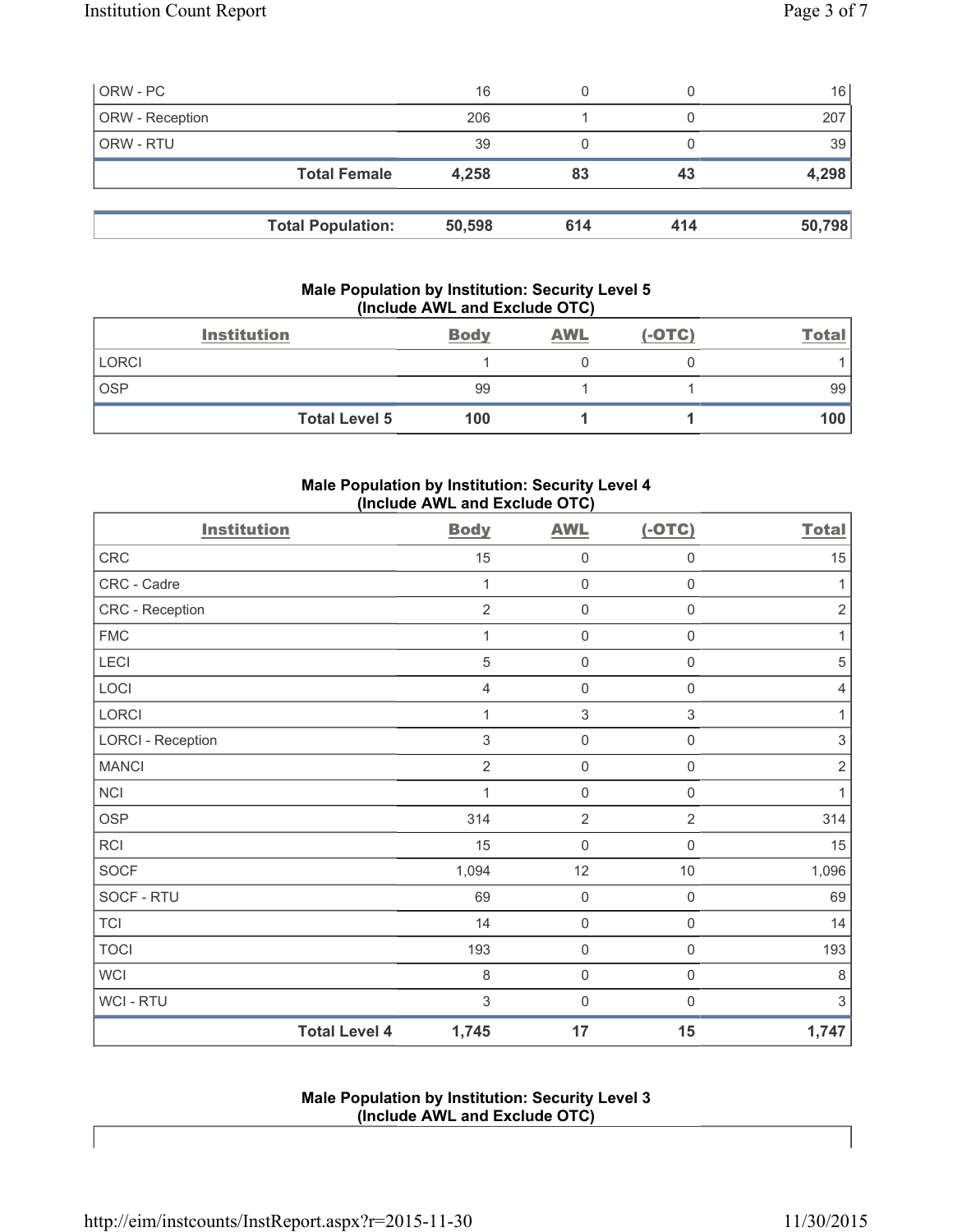| <b>Institution</b>                | <b>Body</b>    | <b>AWL</b>          | $(-OTC)$            | <b>Total</b>     |
|-----------------------------------|----------------|---------------------|---------------------|------------------|
| <b>ACI</b>                        | 16             | $\mathsf{O}\xspace$ | $\mathsf{O}\xspace$ | 16               |
| <b>BECI</b>                       | $\overline{2}$ | $\mathsf{O}\xspace$ | $\mathsf{O}\xspace$ | $\sqrt{2}$       |
| CCI                               | 11             | $\mathbf{1}$        | $\mathbf{1}$        | 11               |
| CRC                               | 122            | $\,6\,$             | $\mathbf 5$         | 123              |
| CRC - Cadre                       | 205            | $\mathbf 2$         | $\mathsf{O}\xspace$ | 207              |
| CRC - Reception                   | 721            | 12                  | $\,8\,$             | 725              |
| CRC - RTU                         | 26             | $\mathbf 0$         | $\mathsf{O}\xspace$ | 26               |
| <b>FMC</b>                        | $\overline{4}$ | $\mathsf{O}\xspace$ | $\mathsf 0$         | $\overline{4}$   |
| FMC - Intensive Care - Male (CMC) | 6              | $\mathbf 0$         | $\mathsf{O}\xspace$ | 6                |
| <b>LAECI</b>                      | 9              | $\mathsf{O}\xspace$ | $\mathsf{O}\xspace$ | $\boldsymbol{9}$ |
| LECI                              | 2,246          | 20                  | 19                  | 2,247            |
| LOCI                              | $\overline{2}$ | $\mathbf 0$         | $\mathbf 0$         | $\overline{2}$   |
| LORCI                             | 74             | 28                  | 24                  | 78               |
| <b>LORCI - Cadre</b>              | 102            | $\mathbf 0$         | $\mathsf{O}\xspace$ | 102              |
| <b>LORCI - Reception</b>          | 768            | $\mathbf 0$         | $\mathsf{O}\xspace$ | 768              |
| <b>MACI</b>                       | 5              | $\mathsf{O}\xspace$ | $\mathsf{O}\xspace$ | 5                |
| <b>MANCI</b>                      | 2,147          | 18                  | 18                  | 2,147            |
| MCI                               | $\overline{2}$ | $\mathbf 0$         | $\mathsf 0$         | $\overline{2}$   |
| <b>NCCI</b>                       | $\overline{2}$ | $\mathsf{O}\xspace$ | $\mathsf 0$         | $\overline{2}$   |
| <b>NCI</b>                        | 5              | $\mathbf 0$         | $\mathsf 0$         | $\overline{5}$   |
| PCI                               | 38             | $\overline{2}$      | $\mathsf{O}\xspace$ | 40               |
| RCI                               | 1,885          | 19                  | 14                  | 1,890            |
| <b>RICI</b>                       | $\,$ 5 $\,$    | $\mathbf 0$         | $\mathsf 0$         | $\,$ 5 $\,$      |
| SCI                               | $\overline{7}$ | $\mathsf{O}\xspace$ | $\mathsf{O}\xspace$ | $\overline{7}$   |
| <b>SOCF</b>                       | 27             | 1                   | 1                   | 27               |
| SOCF - RTU                        | 1              | $\mathsf{O}\xspace$ | $\mathsf{O}\xspace$ | $\mathbf{1}$     |
| <b>TCI</b>                        | 1,021          | $10$                | $\hbox{9}$          | 1,022            |
| TCI - Camp                        | $\mathbf 1$    | $\mathsf{O}\xspace$ | $\mathsf{O}\xspace$ | $\mathbf{1}$     |
| <b>TOCI</b>                       | 744            | $\mathbf{1}$        | $\mathbf{1}$        | 744              |
| <b>TOCI - PC</b>                  | 100            | $\mathsf 0$         | $\mathsf{O}\xspace$ | 100              |
| <b>WCI</b>                        | 1,235          | 13                  | $\mathsf g$         | 1,239            |
| <b>WCI-RTU</b>                    | 89             | $\mathsf{O}\xspace$ | $\mathsf{O}\xspace$ | 89               |
| <b>Total Level 3</b>              | 11,628         | 133                 | 109                 | 11,652           |

# **Male Population by Institution: Security Level 2 (Include AWL and Exclude OTC)**

| <b>Institution</b> | <b>Body</b> | <b>AWL</b> | $(-OTC)$ | <u>Total</u> |
|--------------------|-------------|------------|----------|--------------|
| <b>ACI</b>         | 624         |            |          | 624          |
| ACI-PC             |             |            |          |              |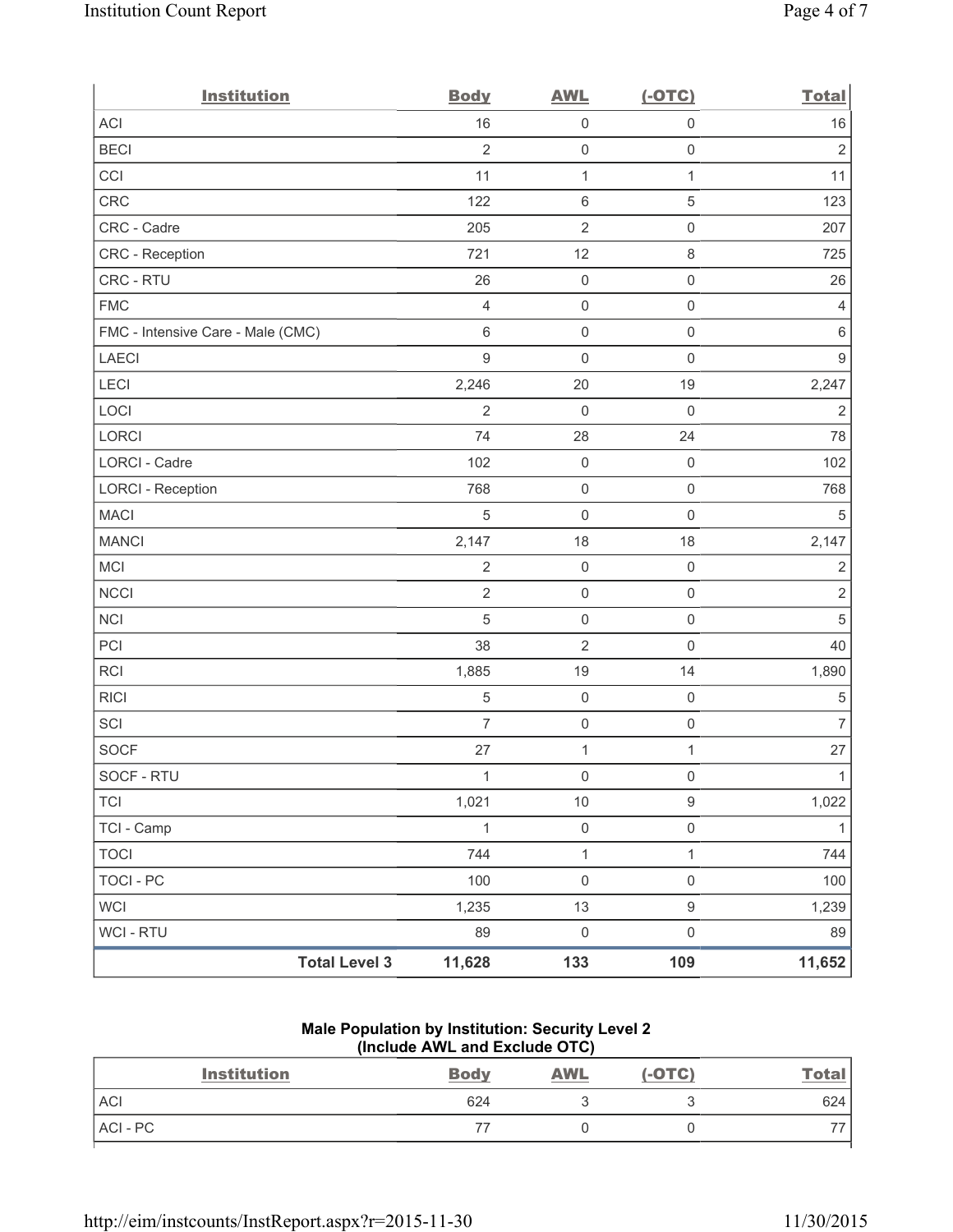| <b>ACI - RTU</b><br><b>BECI</b>   | 61<br>1,519               | $\mathsf{O}\xspace$<br>19 | $\mathsf{O}\xspace$<br>11 | 61<br>1,527               |
|-----------------------------------|---------------------------|---------------------------|---------------------------|---------------------------|
| CCI                               | 1,738                     | 17                        | 12                        | 1,743                     |
| CRC                               | 112                       | $\overline{4}$            | $\mathsf 3$               | 113                       |
| CRC - Cadre                       | 37                        | $\mathsf 0$               | $\mathsf{O}\xspace$       | 37                        |
| CRC - Reception                   | 241                       | $\overline{\mathcal{I}}$  | $\overline{7}$            | 241                       |
| CRC - RTU                         | 19                        | $\mathbf 0$               | $\mathsf{O}\xspace$       | 19                        |
| CRC - Youth                       | 1                         | $\mathsf 0$               | $\mathsf{O}\xspace$       | 1                         |
| <b>FMC</b>                        | $\overline{4}$            | $\mathbf 0$               | $\mathsf 0$               | $\overline{4}$            |
| FMC - Intensive Care - Male (CMC) | 21                        | $\mathbf{1}$              | $\mathsf{O}\xspace$       | 22                        |
| GCI                               | 818                       | 11                        | 6                         | 823                       |
| GCI - Camp                        | 1                         | $\mathbf 0$               | $\mathsf{O}\xspace$       | 1                         |
| <b>GCI-RTU</b>                    | 1                         | $\mathsf 0$               | $\mathsf 0$               | $\mathbf{1}$              |
| <b>LAECI</b>                      | 1,094                     | 19                        | 17                        | 1,096                     |
| LECI                              | 56                        | $\mathbf 0$               | $\mathsf 0$               | 56                        |
| LOCI                              | 1,166                     | 13                        | 10                        | 1,169                     |
| LORCI                             | 70                        | 24                        | 23                        | 71                        |
| LORCI - Cadre                     | 31                        | $\mathsf 0$               | $\mathsf{O}\xspace$       | 31                        |
| <b>LORCI - Reception</b>          | 182                       | $\mathsf 0$               | $\mathsf{O}\xspace$       | 182                       |
| <b>MACI</b>                       | 1,066                     | $\,8\,$                   | 6                         | 1,068                     |
| <b>MANCI</b>                      | 18                        | $\mathbf 0$               | $\mathsf 0$               | 18                        |
| <b>MCI</b>                        | 1,691                     | 27                        | 18                        | 1,700                     |
| MCI - Camp                        | 1                         | $\mathbf 0$               | $\mathsf{O}\xspace$       | $\mathbf{1}$              |
| <b>NCCI</b>                       | 1,525                     | 12                        | 6                         | 1,531                     |
| NCCI - Camp                       | 23                        | $\mathsf{O}\xspace$       | $\mathsf 0$               | 23                        |
| <b>NCI</b>                        | 1,675                     | 20                        | 16                        | 1,679                     |
| PCI                               | 727                       | 16                        | $\overline{2}$            | 741                       |
| <b>RCI</b>                        | 180                       | $\mathbf{1}$              | $\mathsf{O}\xspace$       | 181                       |
| <b>RICI</b>                       | 1,523                     | 19                        | 13                        | 1,529                     |
| SCI                               | 920                       | 11                        | $\overline{7}$            | 924                       |
| <b>TCI</b>                        | $\boldsymbol{9}$          | $\mathsf{O}\xspace$       | $\mathsf{O}\xspace$       | 9                         |
| <b>TOCI</b>                       | 18                        | $\mathsf{O}$              | $\mathsf{O}\xspace$       | 18                        |
| <b>WCI</b>                        | 44                        | $\mathsf 0$               | $\mathsf{O}\xspace$       | 44                        |
| <b>WCI - RTU</b>                  | $\ensuremath{\mathsf{3}}$ | $\mathsf{O}\xspace$       | $\mathsf{O}\xspace$       | $\ensuremath{\mathsf{3}}$ |
| <b>Total Level 2</b>              | 17,296                    | 232                       | 160                       | 17,368                    |

#### **Male Population by Institution: Security Level 1 (Include AWL and Exclude OTC)**

| <b>Institution</b> | <b>Body</b> | <b>AWL</b> | $-OTC$ | <b>Total</b> |
|--------------------|-------------|------------|--------|--------------|
| <b>ACI</b>         | 711         |            |        | 714.         |
|                    |             |            |        |              |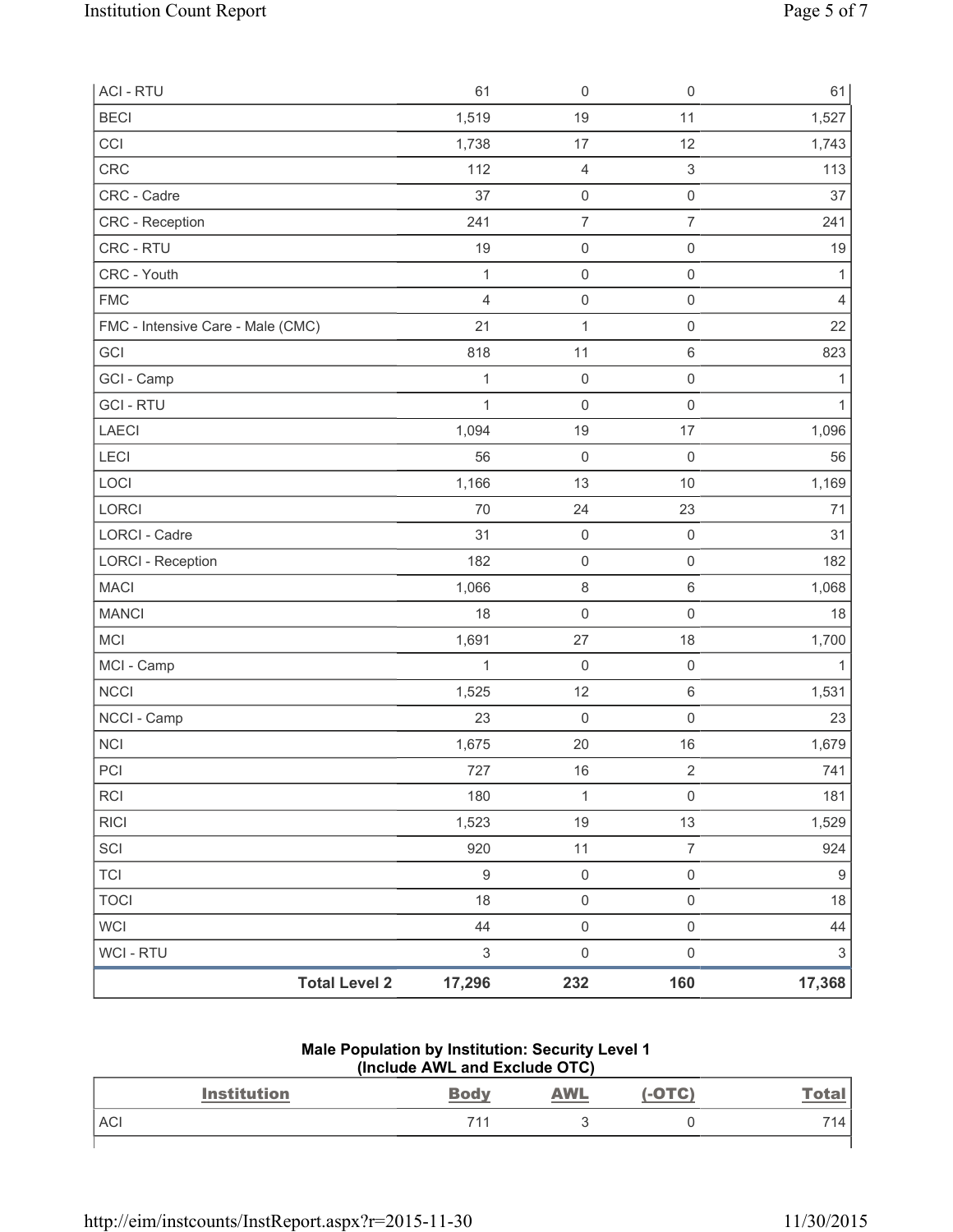| ACI - PC                          | 1              | 0                         | $\mathsf 0$         | $\mathbf{1}$   |
|-----------------------------------|----------------|---------------------------|---------------------|----------------|
| <b>ACI - RTU</b>                  | 45             | $\mathsf 0$               | $\mathsf{O}\xspace$ | 45             |
| <b>BECI</b>                       | 710            | 16                        | $\mathsf g$         | 717            |
| <b>BECI - Camp</b>                | 463            | $\mathsf 0$               | $\mathsf{O}\xspace$ | 463            |
| CCI                               | 858            | 1                         | $\mathbf{1}$        | 858            |
| <b>CRC</b>                        | 61             | $\sqrt{2}$                | $\mathbf{1}$        | 62             |
| CRC - Cadre                       | 17             | 0                         | $\mathsf 0$         | 17             |
| CRC - Reception                   | 95             | $\mathbf{1}$              | $\mathbf{1}$        | 95             |
| CRC - RTU                         | $\overline{4}$ | 0                         | $\mathsf{O}\xspace$ | $\overline{4}$ |
| <b>FMC</b>                        | 462            | 1                         | $\mathsf{O}\xspace$ | 463            |
| FMC - Intensive Care - Male (CMC) | 17             | 0                         | $\mathsf 0$         | 17             |
| GCI                               | 406            | 12                        | $\boldsymbol{7}$    | 411            |
| GCI - Camp                        | 769            | $\mathbf{1}$              | $\mathbf{1}$        | 769            |
| <b>GCI-RTU</b>                    | 1              | $\mathsf 0$               | $\mathsf 0$         | $\mathbf{1}$   |
| <b>LAECI</b>                      | 666            | $\overline{7}$            | $\overline{7}$      | 666            |
| LECI                              | 8              | $\sqrt{2}$                | $\mathsf 0$         | 10             |
| LECI - Camp                       | 187            | $\mathsf 0$               | $\mathsf{O}\xspace$ | 187            |
| LOCI                              | 1,114          | 6                         | $\overline{4}$      | 1,116          |
| LORCI                             | 26             | 8                         | $\,8\,$             | 26             |
| <b>LORCI - Cadre</b>              | 3              | 0                         | $\mathsf{O}\xspace$ | 3              |
| <b>LORCI - Reception</b>          | 114            | $\mathsf{O}\xspace$       | $\mathsf 0$         | 114            |
| MACI - Minimum                    | 1,454          | 10                        | $\,8\,$             | 1,456          |
| <b>MANCI</b>                      | 20             | $\boldsymbol{9}$          | $\mathbf 2$         | 27             |
| MANCI - Camp                      | 386            | $\overline{2}$            | $\mathbf{1}$        | 387            |
| <b>MCI</b>                        | 482            | 8                         | $\mathsf 3$         | 487            |
| MCI - Camp                        | 352            | $\boldsymbol{0}$          | $\mathsf{O}\xspace$ | 352            |
| <b>NCCI</b>                       | 798            | 11                        | 8                   | 801            |
| NCCI - Camp                       | 360            | $\mathsf 0$               | $\mathsf 0$         | 360            |
| <b>NCI</b>                        | 823            | $\ensuremath{\mathsf{3}}$ | $\overline{2}$      | 824            |
| <b>OSP</b>                        | $\mathsf g$    | $\mathsf{O}\xspace$       | $\mathsf 0$         | $9\,$          |
| PCI                               | 1,318          | 18                        | $\overline{7}$      | 1,329          |
| <b>RICI</b>                       | 1,075          | 12                        | $\,6\,$             | 1,081          |
| SCI                               | 1,146          | $10$                      | $\,6\,$             | 1,150          |
| <b>TCI</b>                        | 41             | $\ensuremath{\mathsf{3}}$ | $\mathbf 2$         | 42             |
| TCI - Camp                        | 432            | $\mathsf{O}\xspace$       | $\mathsf 0$         | 432            |
| <b>Total Level 1</b>              | 15,434         | 146                       | 84                  | 15,496         |

# **High Offender ID's**

Correctional Reception Center: A720903